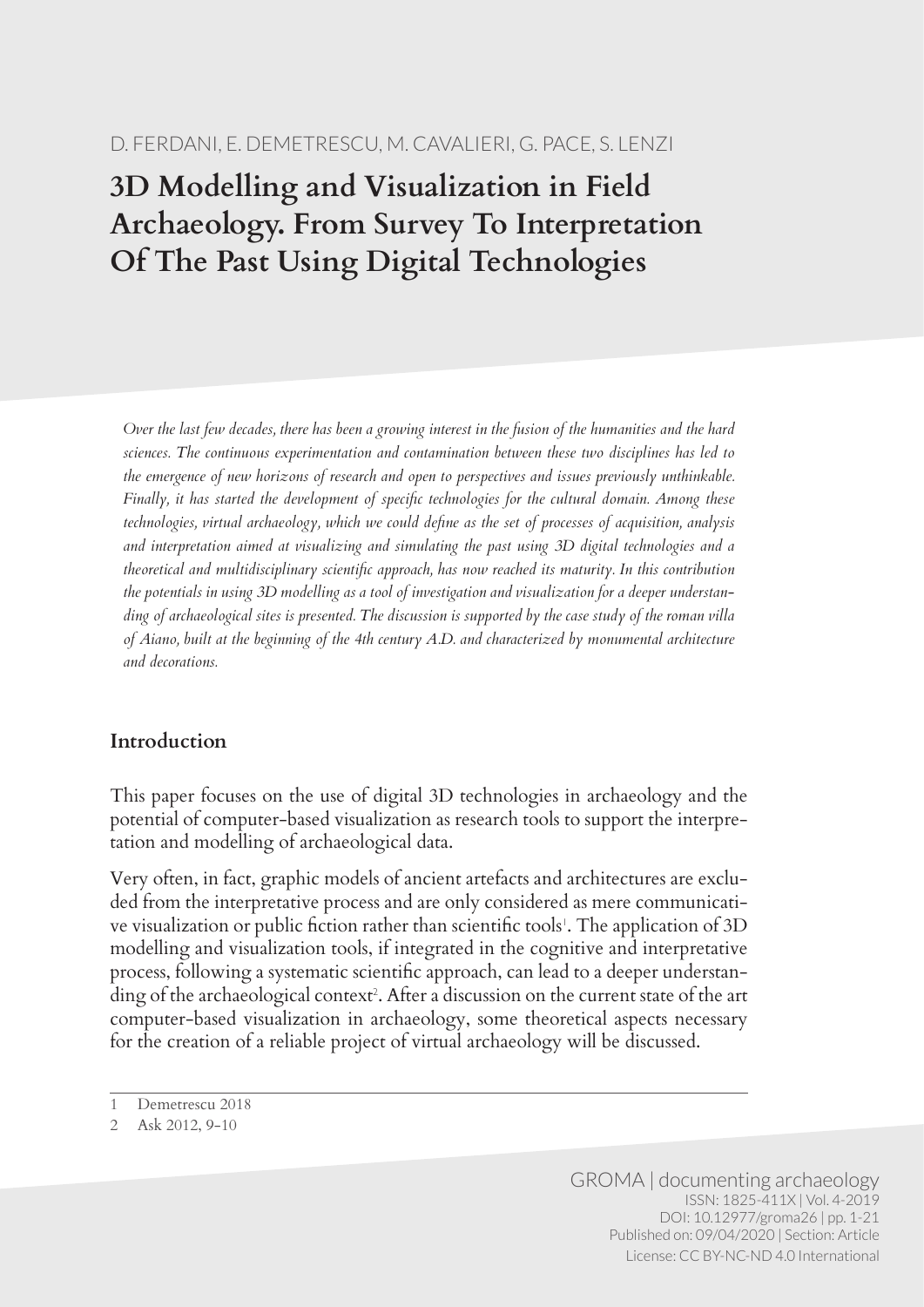In the second part of this article we will describe a proven workflow of 3D modelling and visualization in archaeology applied to the case study of the Roman villa of Aiano. It will be deepened how the 3D model of the archaeological excavation, acquired with photogrammetric techniques, has been used in combination with the reconstructive 3D model. It will also be described how the reconstructive process has been traced through the registration of sources and paradata used to ensure the transparency of the process of archaeological interpretation.

#### **Dealing with the reconstruction of the past**

The use of computer-based visualization to show hypothetical reconstruction of the past within the Cultural Heritage domain dates back to the end of the 80s. However, as Clarks points out, the idea of reconstructing the past has been part of archaeology almost since its origins. In 1990, Paul Reilly, with his paper: "Towards a virtual archaeology", formalised for the first time the term "Virtual Archaeology" to describe the use of computer-based simulations of archaeological excavations<sup>3</sup>. In the last two decades with the development of computer graphic technology, computer-based visualization has made enormous progress in terms of graphics rendering and realism. This development has also had a great impact on virtual archaeology<sup>4</sup>. The main consequence is that the Reilly's concept<sup>5</sup> of "simulation" has been lost in sight and the term "reconstruction" has been widely used to refer to these visualizations. Many archaeologists have criticized this term as it could be misleading since the 3D model of the past are tools for better understanding the past and not statements of reality<sup>6</sup>. Given the idiom "seeing is believing", the realism achieved by modern visualization systems could lead the users to perceive the virtual model as "truth" instead of a result of interpretation. For this reason, every virtual reconstruction should have adequate mechanisms to declare the level of authenticity allowing to distinguish what is real from what is interpreted. Clark<sup>7</sup> complains that most virtual reconstruction are not provided with such mechanisms. This is often due to the fact that making transparent all the sources that led to the development of a hypothetical reconstruction is not easy, especially when dealing with complex contexts or conflicting information. These criticisms were certainly also generated by the fact that the first applications of virtual reality for 3D visualization of archaeological data had several weaknesses. As Forte<sup>8</sup> underlines, in the first applications of virtual reality for 3D visualization of archaeological data

<sup>3</sup> Reilly 1990, 133

<sup>4</sup> See Barceló et al. 2000, Frisher et al. 2002, Sanders 2008

<sup>5</sup> Reilly 1990, 133

<sup>6</sup> Clark 2010, Forte 2010, Baker 2012

<sup>7</sup> Baker 2012, 164

<sup>8</sup> Forte 2000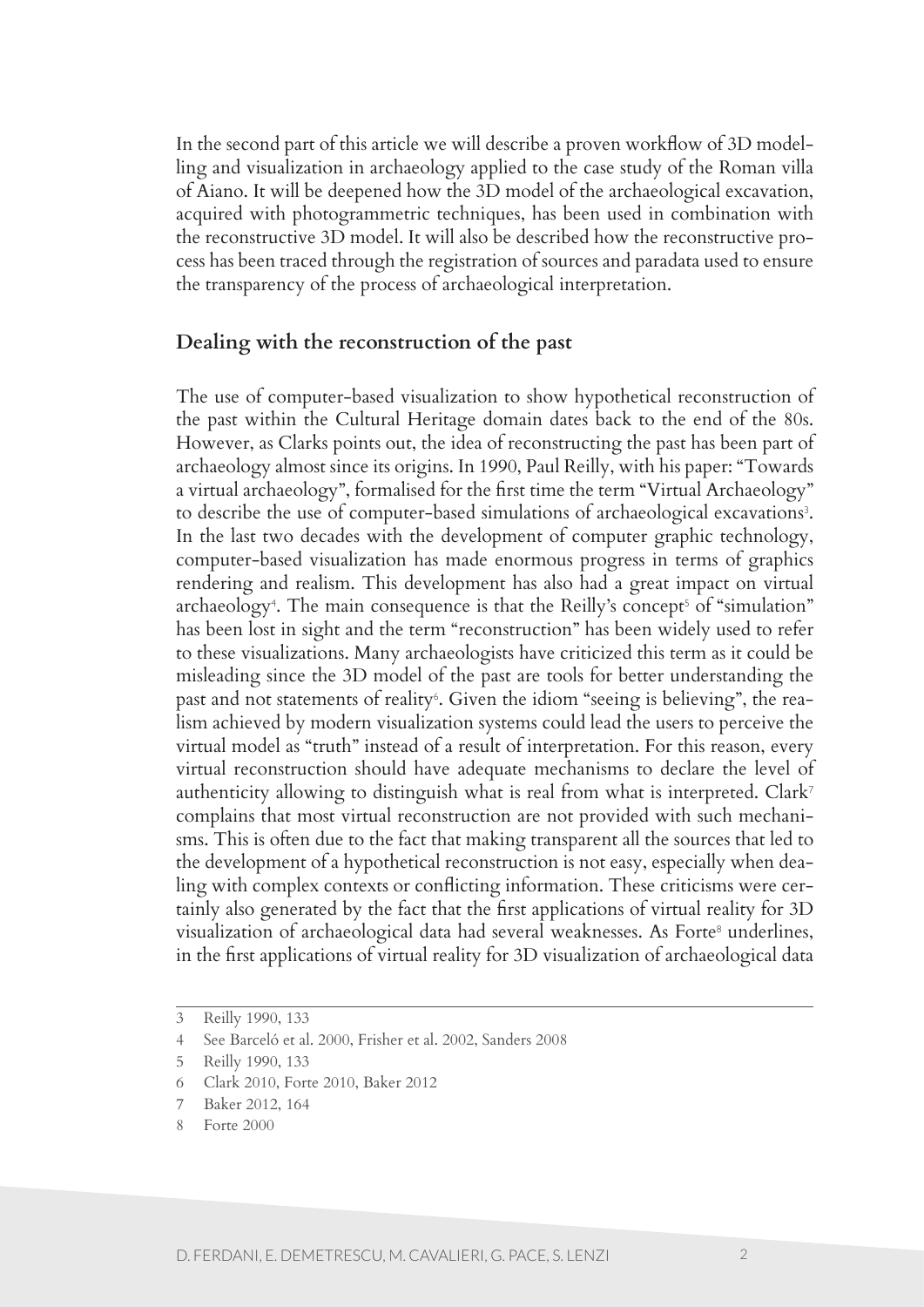there was a lack of consistent virtual archaeological projects aimed at finding precise answers using digital technologies. In fact, many projects were more focused on technological spectacularization and dissemination aspects rather than scientific research. The first models were not "transparent", in respect to the sources and the reconstructions were presented as peremptory without offering alternative hypotheses. Finally, there was a lack of interdisciplinary professionals who would have linked the humanities with the computer world. Indeed, despite prudences and criticisms, many benefits have been considered by the scientific community. Sanders in "Why do virtual heritage" explain the specific benefits of using interactive 3D modeling in the field of cultural heritage saying that it is not merely visualization but it "*takes advantage of the digital medium to [...] produce new insight into the past, which after all is what archaeology is supposed to be all about*"<sup>9</sup> . According to him, among others, virtual heritage is the better way to test complex hypotheses, to visualise intrasite change and development and to visually absorb complex dataset about the past. Hermon and Nikodem also emphasize the use of 3D modeling as a research tool and underlines the cognitive value of 3D visualization as it facilitates the understanding of complex information<sup>10</sup>. Over the years, methods, theory and principles have been developed to regulate the use of computer-based visualization by scientific community.

## **The Intellectual transparency**

As described above, a project of virtual archaeology requires a scientific approach to get a consistent and thorough visualization model of the past and in order to avoid the ambiguity of the "black box effect"<sup>11</sup> (reconstructive models seem to be fictional despite they have been made following a scientific approach). As a result of the scientific debate on virtual reconstruction, numerous projects and documents aimed at creating efficient guidelines and good practices in the field of scientific visualization of the past have been implemented over the years such as the London Charter12 and Seville Principles13. Scientific project and consortiums also have contributed to the research providing tool and support, as in the case of 3DVisa<sup>14</sup>, V-Must<sup>15</sup> and also Ariadne infrastructure<sup>16</sup> and 3D-coform<sup>17</sup> (even if the latter are

- 16 https://ariadne-infrastructure.eu/
- 17 http://www.3d-coform.eu/

<sup>9</sup> Sanders 2008, 564

<sup>10</sup> Hermon and Nikodem 2007

<sup>11</sup> Demetrescu 2018, 105

<sup>12</sup> http://www.londoncharter.org/preamble.html

<sup>13</sup> http://sevilleprinciples.com/

<sup>14</sup> http://3dvisa.cch.kcl.ac.uk/index.html

<sup>15</sup> http://www.v-must.net/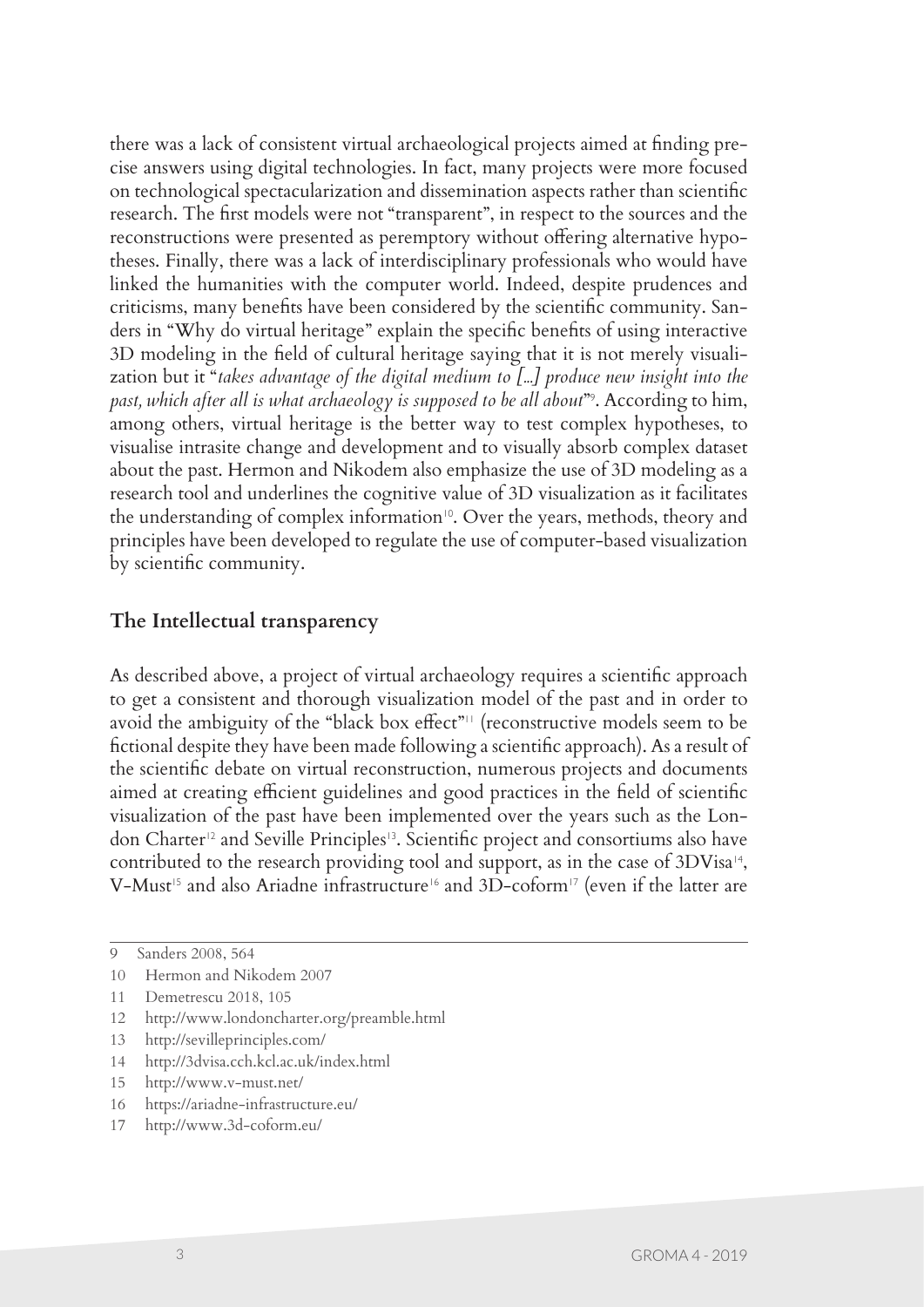more oriented towards digitization and visualization services). These initiatives arise from the awareness of the potential of computer-based visualization of heritage but also from the need for a theoretical debate and principles with practical implications to regulate its use and minimize its weaknesses and inconsistencies.

The London Charter is one of the most internationally-recognized documents which defines a set of principle of computer-based visualization to ensure the intellectual and technical integrity, reliability, documentation, sustainability and accessibility18. In particular it points out the importance of structuring and documenting not only the sources used and their metadata but also the interpretation made to achieve the visual representation. This aspect is particularly important when dealing with virtual reconstruction<sup>19</sup>.

In the next sections after a brief description of the case study, the workflow adopted to achieve 3D hypothetical reconstruction of archaeological records and the scientific approach used to deal with sources and paradata management and uncertainty problems, will be illustrated.

**The case study**

*Fig. 1. A) aerial view of the archaeological site. At the top right the foundations of the trefoil hall and ambulatio are still visible. The red arrow highlights the position of the detail B within the site; B) detail of the preserved floor of the trefoil hall.*

Since 2005, an Italian-Belgian mission coordinated by the UCLouvain as part of the international project "*VII Regio. The Elsa Valley during Roman Age and Late Antiquity*", has carried out numerous excavation campaigns in the area of Aiano, near San Gimignano, in a site of great interest for the significant findings of the



18 Beacham, Denard and Niccolucci 2012, Denard 2012, Denard 2013, Hermon, Sorin and Niccolucci 2018

<sup>19</sup> Ferdani et al. 2014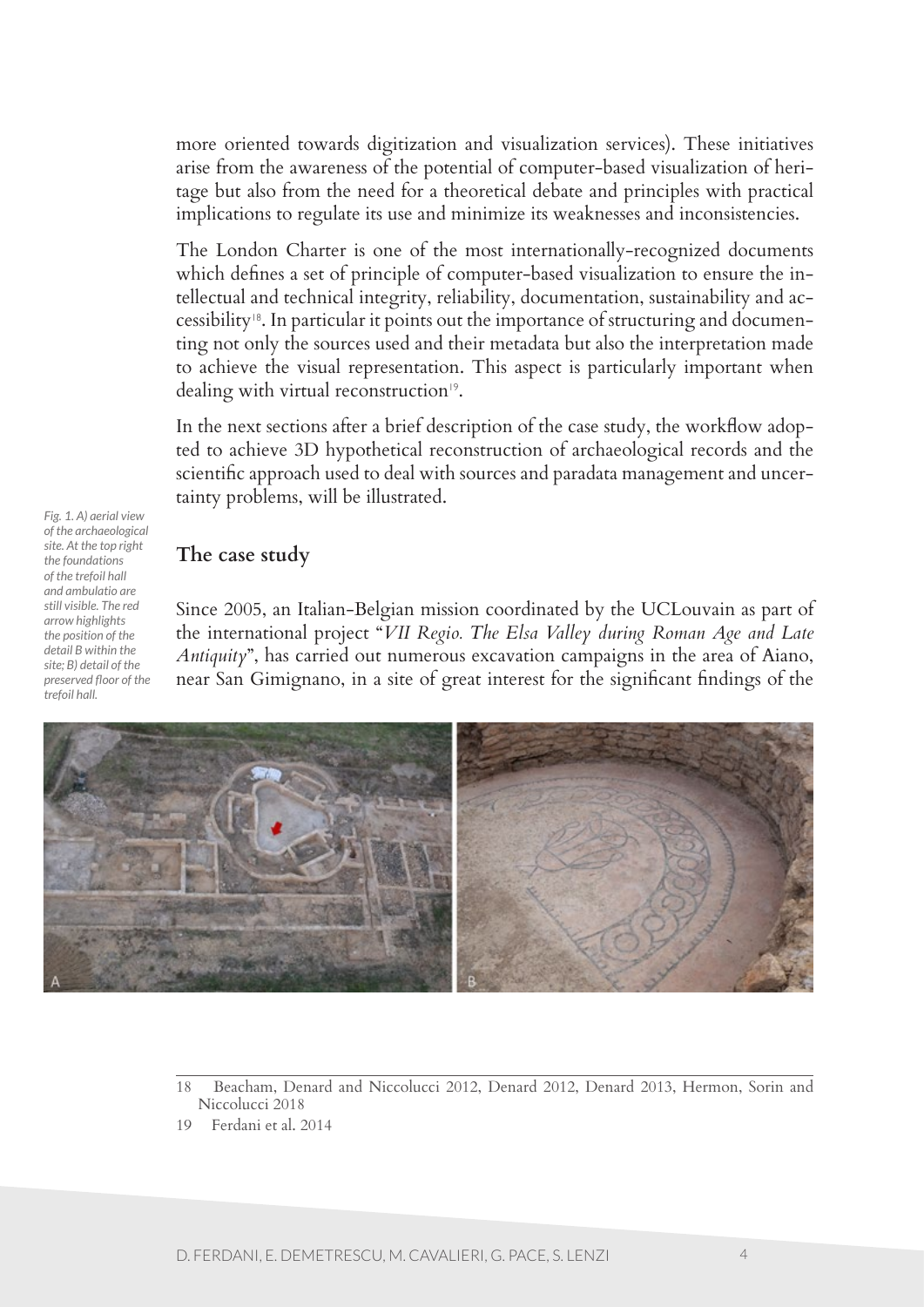Roman era (IV - VII century A.D.). During the archaeological excavations, researchers identified a villa probably built between the end of the 3rd and the beginning of the 4th century A.D. with monumental architecture and decorations (fig. 1).

The 2005 – 2019 campaigns led to the discovery of a villa of 10.000 square metres<sup>20</sup>. Only one third of the surface has been excavated at this moment. The oldest building, dates back between the late 3rd and the early 4th cent. AD and is located in the S-W area of the settlement: only the foundation walls are left. Between the late 4th and the late 5th cent. AD, the entire settlement underwent a monumental rearrangement, which turned it into a veritable architectural *unicum*<sup>21</sup>.

The chief feature was a six-foil hall surrounded by a corresponding *ambulatio*. According to archaeological records, at the beginning of the fifth century, three foils were destroyed, and three little rectangular rooms replaced them. The central room became a trefoil hall, with a floor decorated with mosaic details in geometrical and figurative patterns – the only surviving floor of the entire villa<sup>22</sup>. This room was surrounded by a polylobed *ambulatio*, thus becoming an architectural *unicum*. Between the late 5th and the mid-6th cent. AD the villa was abandoned, and new workshops were set up; the furnishings and building materials were taken away to be melted, recycled and reused<sup>23</sup>.

When found, the decorations of the villa (marble, glass *sectilia*, mosaics, frescoes and stuccoes) had been deprived of their original purposes, since they had been disassembled or recycled during the last stage in the life of the site $24$ . The site was completely abandoned during the seventh century AD.

# **Methods into practice**

The process of creating hypothetical models of the past (objects, buildings or sites) is the most challenging and complex task to be performed by researchers. It is strictly connected to a meticulous work of philological interpretation based both on a combination of data derived from several heterogeneous sources and on the involvement of different professionals (archaeologists, expert in different subjects, heritage architects, historians etc.). The quality and completeness of the modelling is influenced both by the quality of the data collected and by the way in which these data are cross-referenced and analyzed to propose reconstructive hypotheses.

<sup>20</sup> Cavalieri and Pace 2011.

<sup>21</sup> See in particular: Cavalieri, Pace and Lenzi 2019

<sup>22</sup> Cavalieri 2010: the floor is a "*cementizio*"

<sup>23</sup> Cavalieri, Lenzi and Cantisani 2013, Deltenre and Orlandi 2016

<sup>24</sup> Cavalieri 2009, Cavalieri 2011, Cavalieri et al. 2012, Cavalieri 2013, Cavalieri, Lenzi and Cantisani 2013, Cavalieri, Camin and Paolucci 2016, Deltenre and Orlandi 2016, Cavalieri, Paolucci and Camin 2018, Cavalieri, Pace and Lenzi 2019.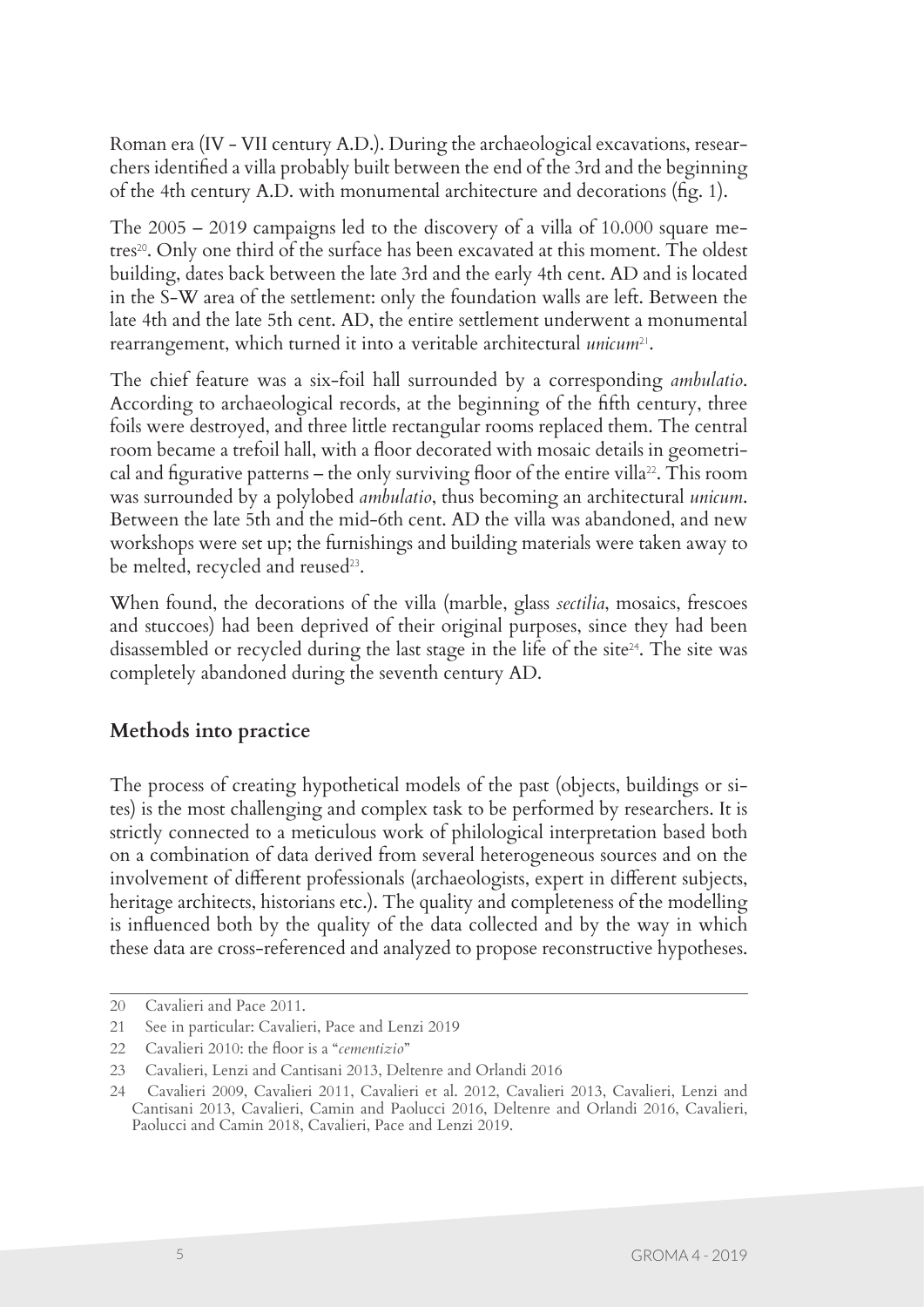Often the data collected in the field are not sufficient to define a complete hypothesis and therefore it is necessary to rely on additional material such as historical and iconographic documents - containing information on the manufacts - testimonies and comparisons (e.g. similar technological solution found on architectures built in the same period).

## *Research problems and expectations*

The archaeological site of Aiano presents many critical issues due to the state of conservation of the artifacts and the amount of available documentation collected in 15 years of researches. As specified in the previous section, in fact, only the base of the walls is preserved and many decorative elements (such as mosaic tesserae, marbles, stuccoes, fragments of wall paintings) have been systematically found outside their original context as they were dismantled and recycled during the last period of the site's life. It follows that it is no longer possible to determine their precise original location making the interpretation of the decorative apparatus even more complex.

Furthermore, as already said, the central room has a peculiar configuration which turned it into an architectural *unicum*. Stylistic comparisons and functional analogies are therefore difficult to establish except for technical and architectural aspects.

In the project of the Villa Romana in Aiano, we believe that the use of virtual archaeology as a research tool could offer a valuable contribution to the understanding of the site especially for the late antiquity, preserved only in a residual way.

Our expectation was to exploit the 3D simulation to test and visualize reconstructive hypothesis. It could have helped us to compare the digitized archaeological evidences and interpretations developed the investigations. Furthermore, connecting and organizing in a structured way all the data coming from the archaeological investigations on the 3D model could have helped to improve the analysis of the monument allowing to refine interpretation, test hypotheses, find new solutions25. The present research, limited for now to the area of the so-called "trefoil hall", has involved challenging and complex steps in which we dealt with aspects and problems concerning the integration of gaps, the degree of reliability of the hypothetical reconstruction proposed and the management of "transparency" in the representation of the archaeological data.

## *Digitisation of the archaeological site*

The first step performed was the geometric acquisition of the archaeological sites in its current state of preservation based on 3D surveying measurements with the

<sup>25</sup> Ferdani and Bianchi 2016.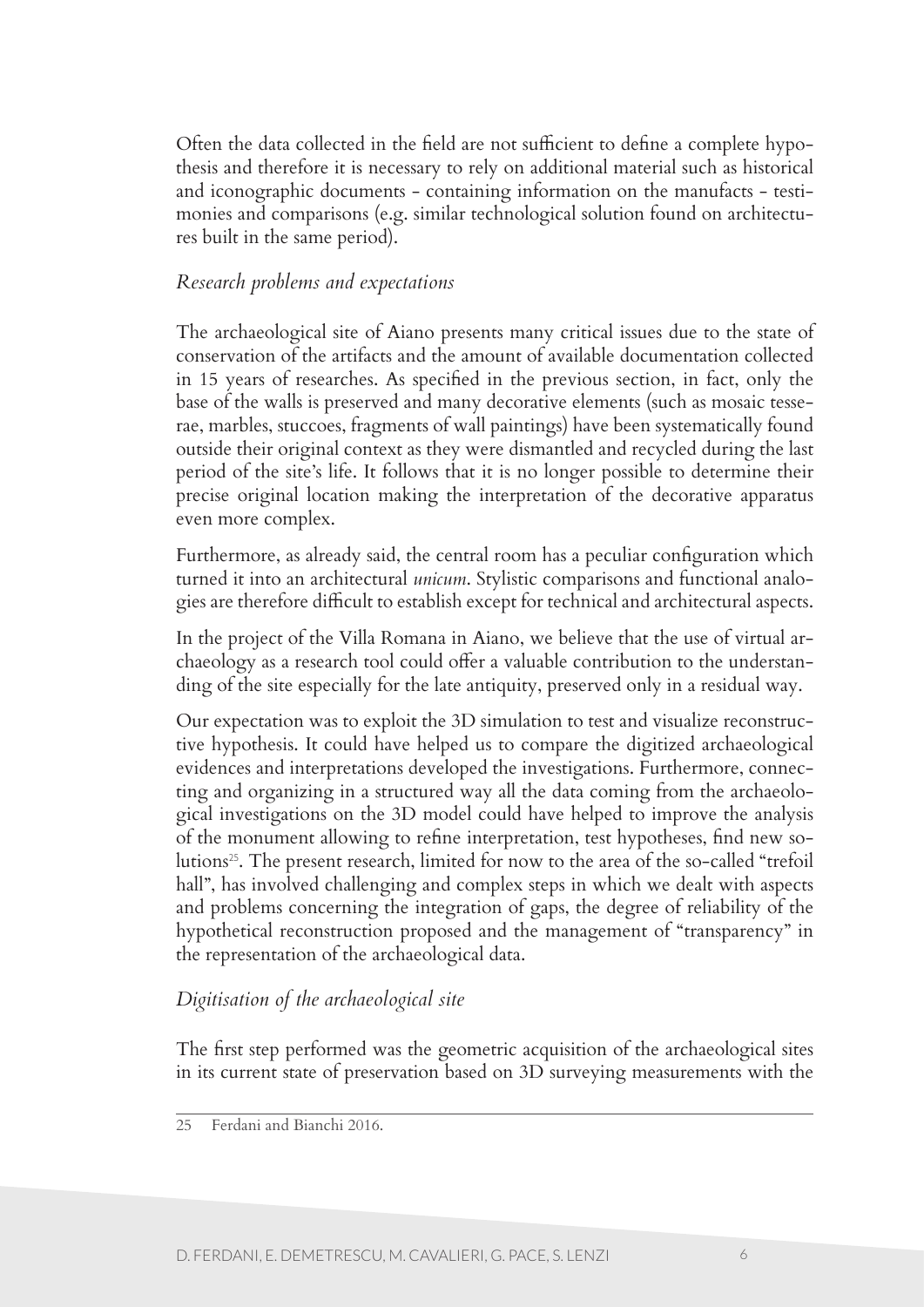aim to create a Digital Replica26 of the site. The analysis of the architectural complex is a fundamental documentation to operate correctly in the interpretation of the evolutionary phases of the buildings. Nowadays several image-based and rangebased scanning techniques are commonly used in digitization of cultural heritage<sup>27</sup>. In this context we used Dense Image Matching (DIM) techniques. DIM exploit photogrammetry and computer vision algorithms to obtain 3D models of an object along with true color information from a series of photos of an object taken using defined procedures and using specific softwares for image processing and 3D spatial data generation. The survey has been extended to the entire complex, focusing on the units that concern the trefoil hall. The field work was divided into 2 steps: topographic and photogrammetric survey. Since images themselves do not provide metric information, in order to derive metric 3D results from the photogrammetric procedure, a topographic network of Ground Control Points (GCP) was required. A detailed inspection was carried out in order to plan a survey scheme and locate several checkerboard registration targets as GCP for the construction of a topographic network. Then we started. Firstly, 5 main GCP were placed along the boundaries of the excavation area as topographic bases and then measured with a double differential GPS to be able to geolocate the survey. Subsequently, 20 targets were positioned and measured with a total laser station Topcon GPT7503 positioned and oriented on a GPS basis in order to record data in absolute coordinates. The targets were distributed evenly throughout the surface of the excavation.

Given the dimension of the site we mounted the photographic sensor on a Unmanned Aerial Vehicle (UAV) controlled manually by a pilot using a remote control and a ground station connected with the camera mounted on the UAV, while

*Fig. 2. A) registration of topographic GCP with a differential GPS; B) ground control station with 2 remote controllers (for UAV and Gimbal) and 2 monitors connected in streaming with 2 video cameras. The first camera is mounted on the chassis to drive the UAV, and the second one is located on the gimbal to control camera movements.*



<sup>26</sup> Demetrescu et al. 2020.

<sup>27</sup> Remondino and Rizzi 2010, Remondino and Campana 2014.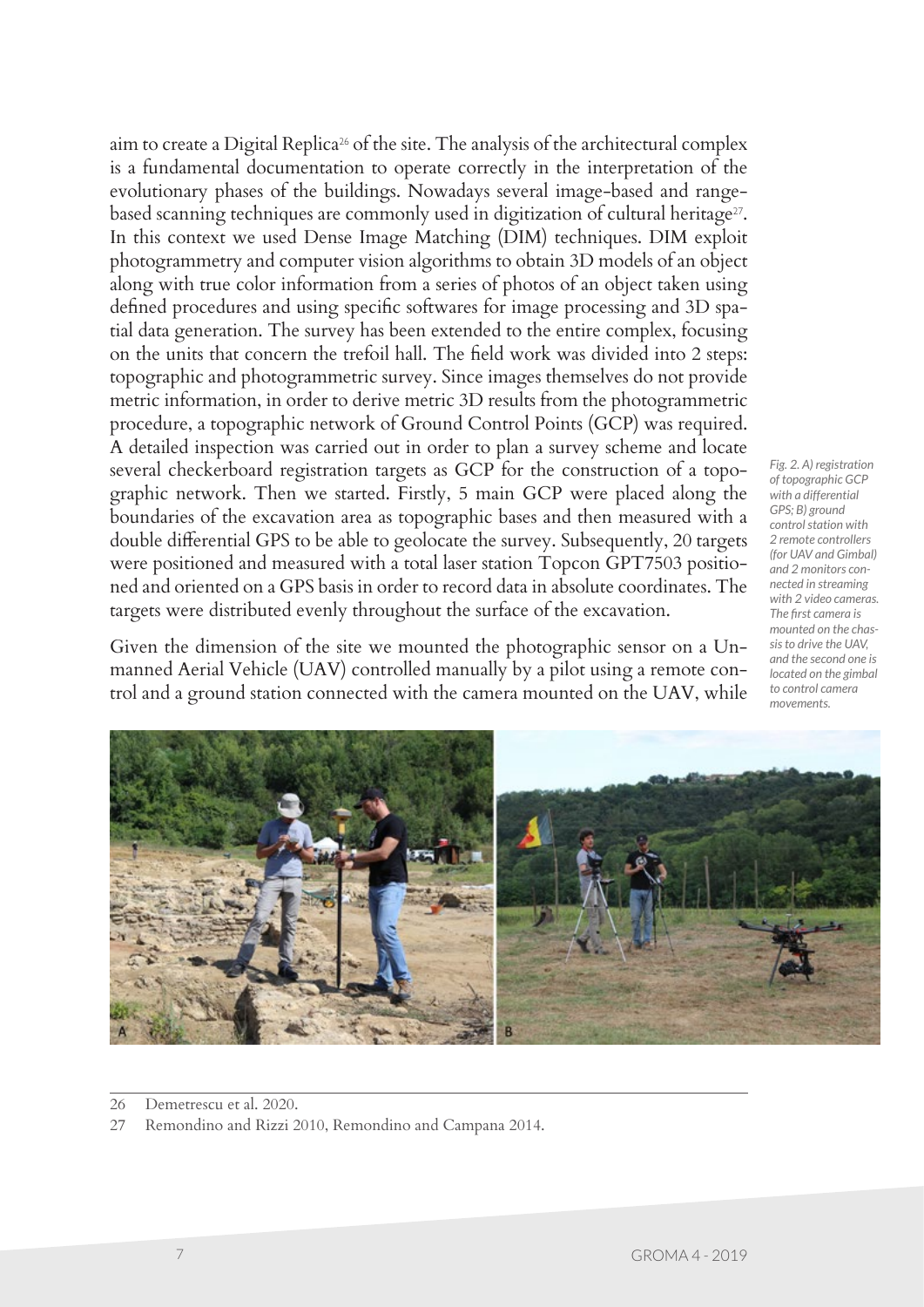a camera operator controlled a gimbal system<sup>28</sup> with a second remote controller in order to orient the camera towards the area to be surveyed (fig. 2).

The camera used is a Canon Eos 6D with a full frame CMOS sensor with a 12.1-megapixel matrix, equipped with a 35mm lens, which ensured high quality images to be captured. The camera was programmed to take 1 photo every 2 seconds to cover the entire area and assure sufficient overlaps among photos. The UAV used is an octocopter DJI S1000. It was piloted at approximately 5 m from the ground level to get the resolution of the photos close to 1 cm/pix for the trefoil hall and 10 m for the whole site. 3 Flights and 30 minutes of acquisition were necessary to survey the entire site.

The acquisitions were performed in the evening when the site was completely in the shade of the hills behind it, taking advantage of diffuse light and absence of cast shadows. After some tests we adopted an exposure time of between 1/800 with f/8 of diaphragm aperture and 800 ISO of light sensitivity to obtain aerial images of the site in question. Subsequently, with the same camera, a terrestrial completion measure was carried out for a better coverage of the walls of the roman villa.

The images were processed with Agisoft Photoscan, a photogrammetry software for 3D spatial data generation. After importing images, the associated camera parameters were computed by algorithm of "Structure From Motion" (SFM). Subsequently the software through image matching procedures extracted and matched

*Fig. 3. Data processing in Photoscan of one of the flights. Camera (blue rectangles) position/orientation reconstruction and features extraction (sparse colored cloud) through SFM algorithms. The result of the photogrammetric process allows to see the path of the cameras, performed during the acquisition, reconstructed in the virtual environment.*



#### biunivocal correspondence features among images in order to reconstruct camera

<sup>28</sup> The gimbal is pivoted support which permits to move the camera along 3 axes and take stable photos from different angles (from 90 to 45 degrees).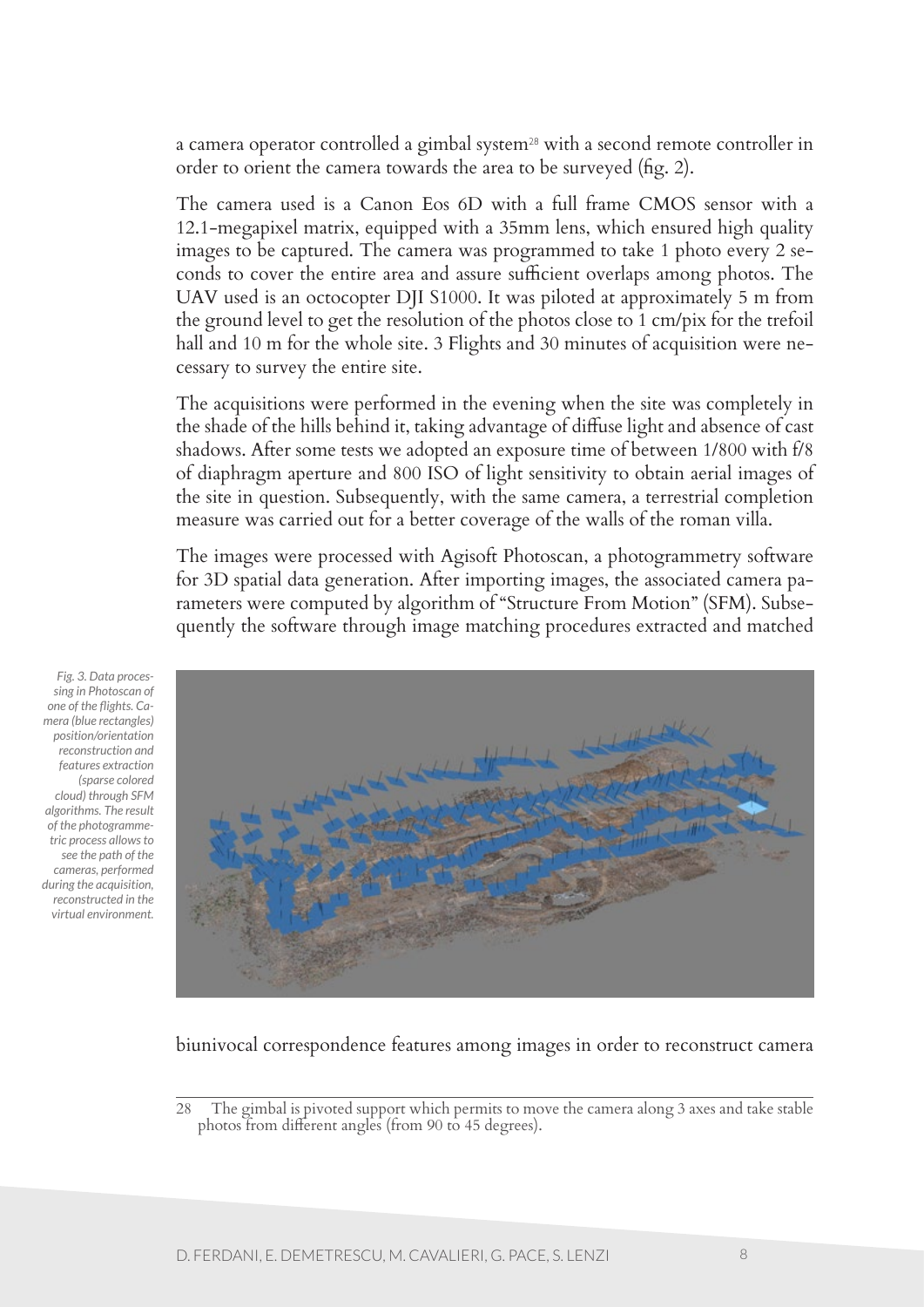

*Fig. 4. Data processing in Photoscan. Dense point cloud computation through DSM algorithms; Solid mesh model obtained by point triangulation; Textured model by projection of images.*



*Fig. 5. Outputs of the photogrammetric and optimization processes. A) digital model of the trefoil hall, in its current state of preservation, visualized in a computer graphic software (Blender); B) high-resolution orthoimage of the hall.*

position and orientation in space. After these steps the features extracted were associated to 3D points resulting in a sparse point cloud (fig. 3).

Then the dense point cloud was computed by algorithms of "Dense Stereo Matching" (DSM) employing all the pixels of the images. Finally, the points are triangulated to obtain a mesh models with texture containing color information derived from images (fig. 4).

The topology of mesh was optimized using remeshing filters in CloudCompare software. This way it was possible to simplify the model by reducing the number of polygons but, at the same time, to preserve texture and geometric quality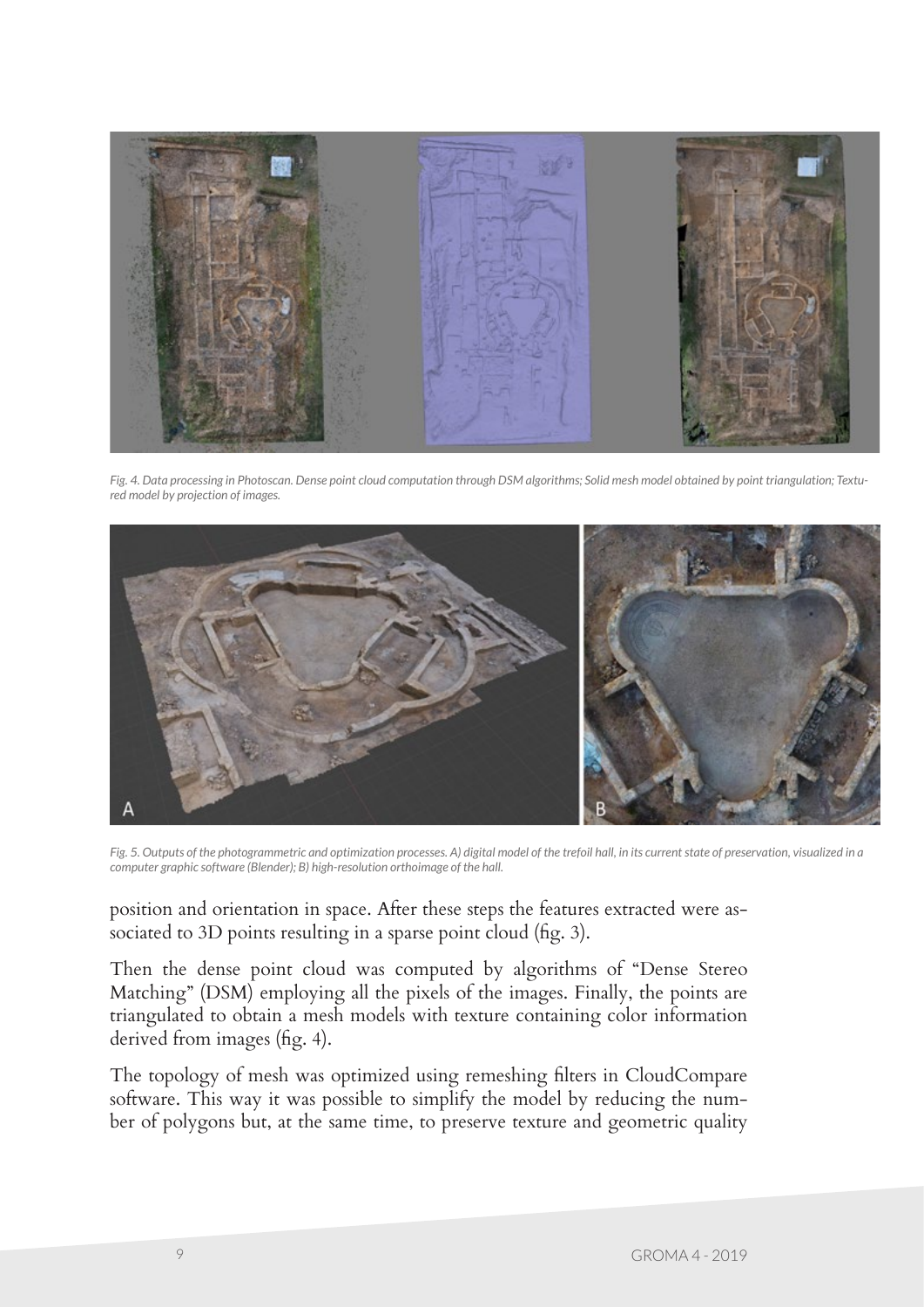in those parts with complex geometry and architectural details (such as mosaics). The topographic network of points previously gathered with the total station was appended to the model in order to scale and geo-reference the digital replica of the site and control faults and distortions. Finally, the 3D model obtained was also used to obtain high-resolution orthoimages of the site (plans and sections) from different orthometric point of views (fig. 5).

### *Source collection and management*

Historical and archaeological sources useful for supporting the philological interpretation and designing reconstructive hypotheses were collected. According to the 3rd principle of the London Charter "*In order to ensure the intellectual integrity of computer-based visualization methods and outcomes, relevant research sources should be identified and evaluated in a structured and documented way*"29. Indeed, the reliability of the interpretation, is influenced by the meticulousness of the work of collecting and managing these data<sup>30</sup>. For this purpose, a team of experts, which over the years has followed the activities of excavation and research of the villa, has been teamed up in order to structure and select all the available documentation relating to the trefoil hall. The data used were as follows:

• metric survey of the extant structures over the years (2D-3D snapshots made in a given moment in time).

• photos and sheets of collapsed structures (Special Finds - SF) whose original position is inferable. E.g.: collapsed brick arches belonging to the vaults of the apse rooms (fig. 6, A); collapsed false ceilings - made by wooden arches, reeds, and plaster  $-$  (fig. 6, B).

• photos and sheets of fragments (SF) found not *in situ* as roof tiles and travertine stones for the walls (fig. 6, C).



- 29 http://www.londoncharter.org/principles/research-sources.html
- 30 Gabellone 2018

*Fig. 6. A) a collapsed brick arch found in the north-east apse of the trefoil hall; B) traces of the collapsed plasters that covered the ceiling; C) roman tiles found during the excavation.*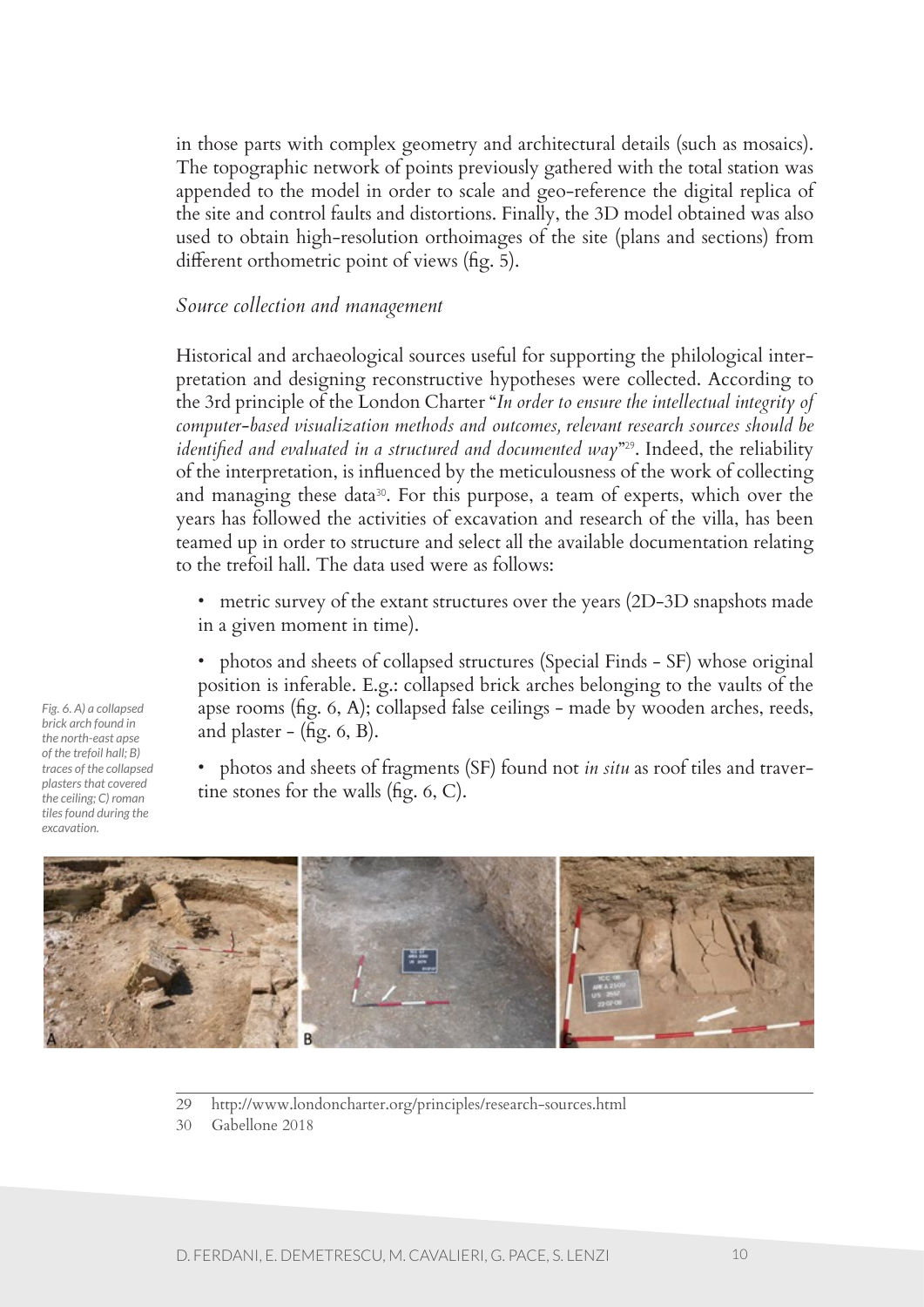• photos and sheets of archaeological finds (SF) found not *in situ* and moved from their original context (*spolia*) such as marble, glass *sectilia*, mosaics, frescoes and stuccoes (these archaeological materials were found in the site, but their original position and complete decorative schema is unknown)

- archaeological reports and drawings (sources).
- theoretical building rules, theory of proportion and roman modules ("assumption" sources)<sup>31</sup>. Existing structures show measures attributable to multiples of the Roman foot (fig. 6 A and C)
- comparison with other still-preserved buildings with similar structural or functional solutions (sources).

The use of comparisons always requires a lot of caution because there is the risk of creating prototypes or models that could have never existed. In this case, the architectural uniqueness, has not allowed to identify relevant comparisons belonging the same period and therefore it was necessary to expand the chronological range. Given that, structural comparisons were made with late antique buildings from the fifth century of the Ravenna territory, such as the Mausoleum of Galla Placidia, the baptistery of the Arians and the Basilica of San Vitale. Functional comparisons have been made with some poly-lobed rooms of the villa of Cazzanello in Tarquinia and Casale in Piazza Armerina.

*Fig. 7. Reconstructive volumes of the hall realized through polygonal modelling directly on the digital replica of its actual state of conservation and chart of the reconstruction process.*

*Interpretation and 3D modelling*

All the data collected were cross-referenced and analysed together with the scientific committee in order to conjecture a reconstructive hypothesis that was then simulated through 3D modelling techniques. 3D modelling was integrated in the interpretation processes and supported them through simulations. A first draft simulation of the hall was designed with computer graphic software



31 Pollio 2013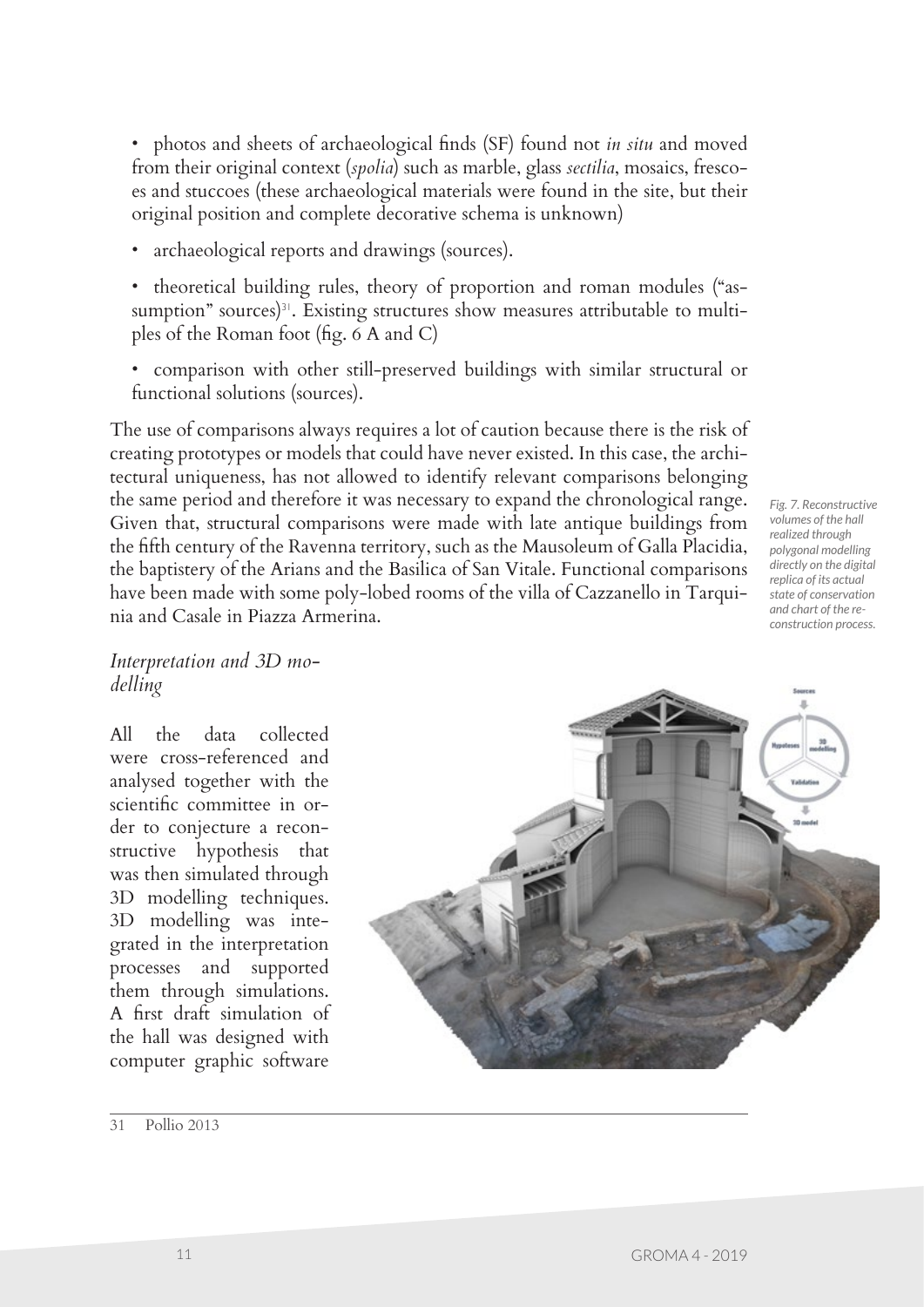giving the archaeological remains architectural completeness. The reconstruction was modelled on top of the digital replica and inherits its correct measures and proportions allowing great accuracy and control during the process thus avoiding the most common problems encountered when using two-dimensional drawings. Overlapping digital replica of the site and its reconstruction made possible realtime comparisons of dimension, orientation, height and stratigraphic units making the connection between archaeological data and 3D model understandable and helping the archaeologists to validate the proposed hypotheses.

Each version of the virtual model of the hall was evaluated until the scientific committee approved a final version, philologically more reliable, discarding those that are fallacious or less probable. Give that, the reconstruction can be considered cyclical process since is repeated every time the model is modified (fig. 7).

Being the sources insufficient to reconstruct the entire building, simulations were crucial to test and visualize speculations. The most challenging parts to be digitally rebuilt were the roofing system and the elevated wall of the trefoil hall.

Given that, not only the visible structure but also the hidden architectural elements, such as attics, wooden frames of the false vaults and ceilings, were modelled in order to carry out a plausible simulation of the elevations. Firstly, the tiles and *embrices* were modelled based on the measurements of the intact structures. Subsequently, they were distributed over the entire surface of the roof in order to assume, with a good approximation, the number of elements and their total weight. Therefore, it was possible to suppose the type of wooden infrastructure for supporting the roofs. The hypothesis of the existence of vaults in masonry was rejected both because no archaeological remains were found and because of the excessive load on the wall structures. In order to estimate the effects of loads on structures, we didn't use any structural analysis based on mathematical simulation as Finite Element Method (FEM). Certainly, such analyses could have contributed to evaluate our hypothesis, however it must be noted that FEM results are not always decisive but they strongly depend on the exactness of mechanical parameters, which often are difficult to evaluate especially in the cases of historical building<sup>32</sup>. In this case we based on data collected (absence of evidences), comparisons and empirical data (wall thickness). In addition, the discovery of fragments of plaster made by wooden reeds and mortar have led to the hypothesis of the presence of suspended ceilings (USV 206 -220) and false vaults (USV211).

Regarding the central area of the hall, a structural comparison was made with the Ravenna structures previously mentioned. Basing on these comparisons, it was assumed that the central area had to be higher than the surrounding three apses and rectangular rooms. In fact, considering the shape of the building, it was assumed

<sup>32</sup> Frunzio et al. 2001, p. 598.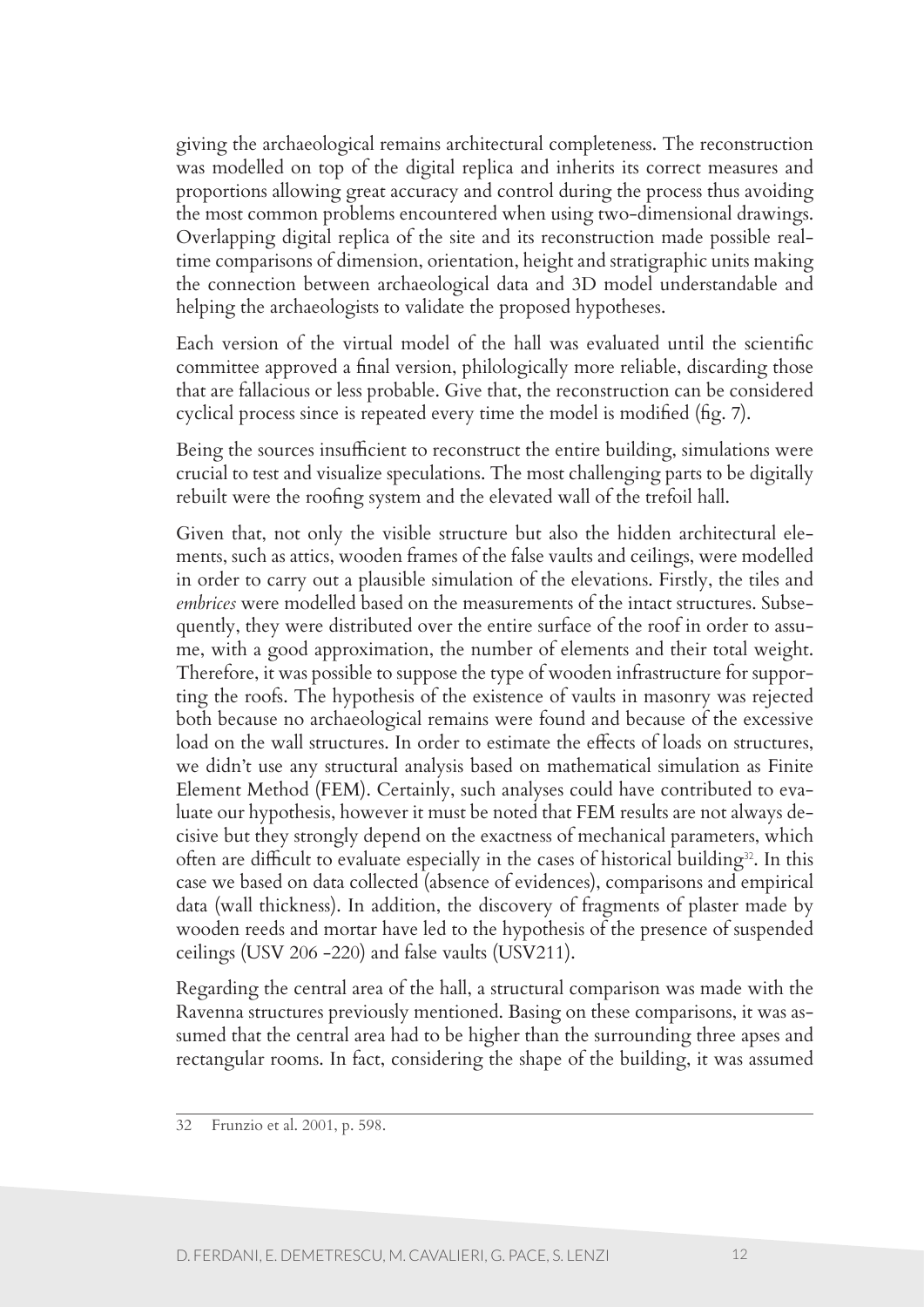

that the central room would necessarily be illuminated by a light source coming from above. Furthermore, the apses were originally surmounted by brick arches which enclosed the central space within a hexagon (fig. 8, A). Given that, the hexagonal prism was considered the most logical and functional geometric solid form to complete the upper part of the hall.

Other than comparison and structural issues, the height of the walls was assumed considering also the multiples of the Roman foot<sup>33</sup> and according to the architectural proportional systems found in the plan of the building (fig. 8, A).

The design scheme identified in the plan, is characterized by a strong formal rigor, symmetry and harmony in proportions. These aspects depend on mathematical relationship between the architectural parts. The measurements found are multiple of the Roman foot. The original design of the plan with six apses is obtained from an intersection of major (lobes of the *ambulatio*) and minor circles (diameter of the apses) which have geometric ratios of 1:1 and 1:2.

Given that it seemed that the plan of the building was based on a module (a part providing the reference unit for the whole architecture)<sup>34</sup>: the diameter of an apsis (external 20 feet; internal 16 feet). We adopted this module to estimate walls elevation (fig. 8, B). Obviously other proportional solutions were possible but this one was chosen for two reasons. The first is the symmetry. The building has a width*meter and roman feet* 

<sup>33</sup> According to latin authors the "Roman foot" is 29,6 cm (Giuliani 1990, p. 283). However, since the end of the 3rd century is attested the "Byzantine foot" which measures 31,48 cm (Salvatori 2006, 6). In our case the average measure is around 29,6 cm.

<sup>34</sup> Gangwar 2017.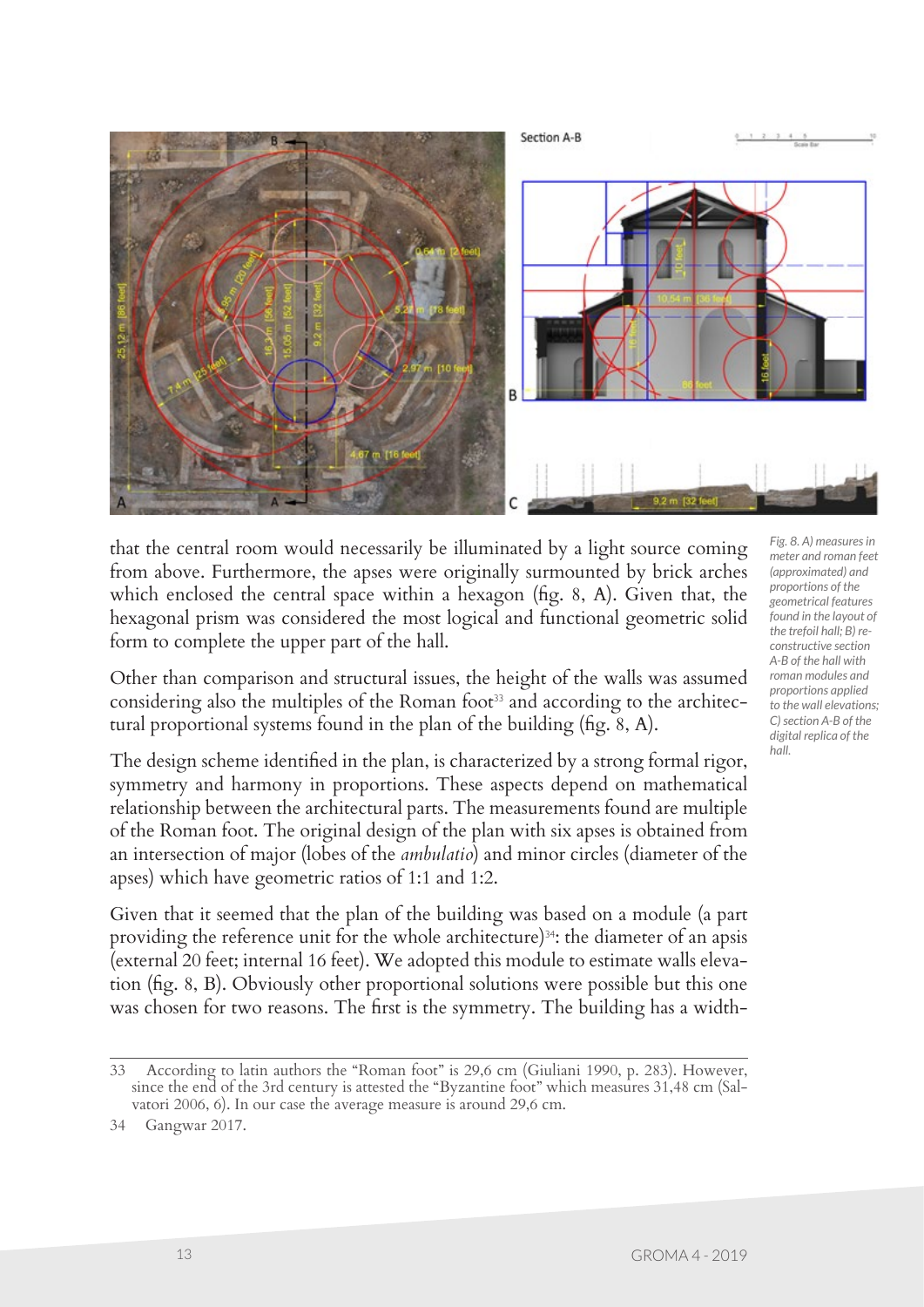to-height ratio of 1:1 - 1,6:1 considering the *ambulatio* - and the ratio between the height of the central room and the apses of 1:2. The ratio between the diameter of the apses and the diameter of the lobes of the *ambulatio* is also 1:2. Similar ratios and symmetric proportions can also be observed in other late antique buildings (although belonging to other contexts and with different functions). The second is that higher walls could have overloaded the structure considering their thickness. However, this interpretation might be updated with new hypotheses following future discoveries.

As pointed out in the previous paragraph, archaeologists very often criticize the value of virtual reconstructions aimed at public dissemination because they risk conveying the wrong message, namely that the reconstruction is the truth instead of a possible interpretation of the past. Moreover, such reconstructions are "black box" and the source and interpretative reasoning is not declared. In order to overcome such issue during the reconstruction we registered all the procedure using the Extended Matrix approach<sup>35</sup>.

*Fig. 9. Extended Matrix of the trefoil hall and an applied example of virtual stratigraphy with related metadata and paradata.*

Extended Matrix (EM) is a visual node-based formal language based on a stratigraphic approach in use in archaeology. The term "extended" indicates that it includes and defines not only archaeological stratifications (the superimposition of single units of stratigraphy) but also their hypothetical reconstructions (the Virtual Stratigraphic Unit - USV). Given that using EM it was possible to account, in graph database, the sources used and the interpretation processes (paradata) that



35 Demetrescu 2015, Demetrescu 2018, Demetrescu et al. 2016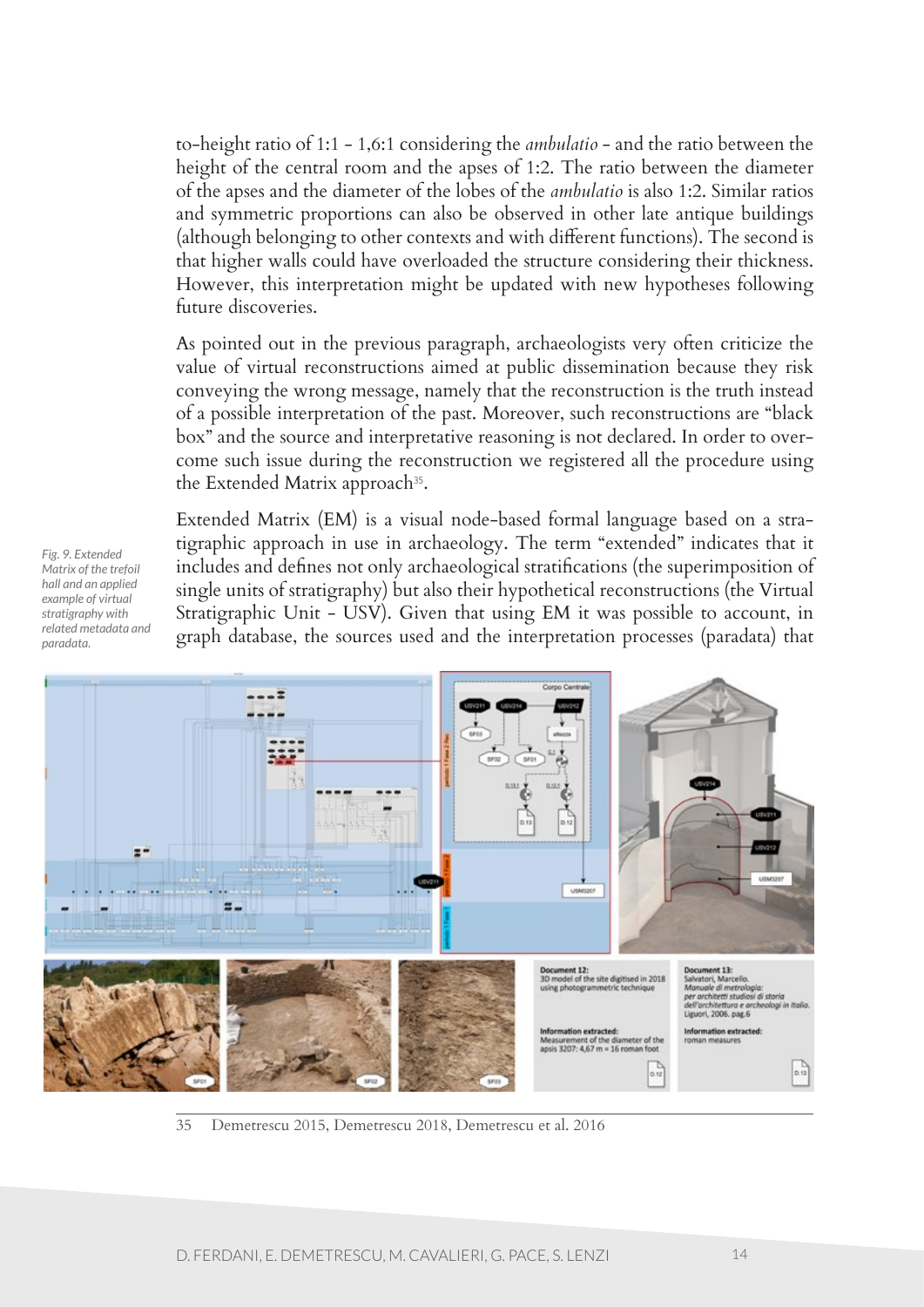have led from archaeological evidences to the reconstructive hypothesis. Finally, through computer graphic tools in the software Blender it was possible to connect sources and paradata with the virtual reconstruction creating semantic transparent models (fig. 9).

In the semantic model of the polylobed hall all the architectural or stratigraphic elements were associated with a node entity that describes their properties (description, physical properties, temporal relations, etc.) in the graph database. This 3D model is called "proxy", namely a simplified prototype which allows to visualize and interrogate the extended matrices containing excavation information and the sources used in the reconstructive process (comparisons, assumptions, Roman architectural rules) in order to help researchers in refining the final reconstructive hypothesis.

Furthermore, the Proxy model allows a conceptual visualization using different colour coding. In our case two colour codification was created. The former highlights, in the digital replica, the different building phases (fig. 10, A). The latter shows, in the reconstructive model, the different level of certainty basing on archaeological evidences. The colours distinguish extant structures (red) and repositioned fragments (yellow) from their completion and hypothetical reconstruction (blue). The green colour finally paints all those parts for which we have no structural or archaeological evidences, but their reconstruction is entrusted to comparisons or interpreted sources (fig. 10, B).

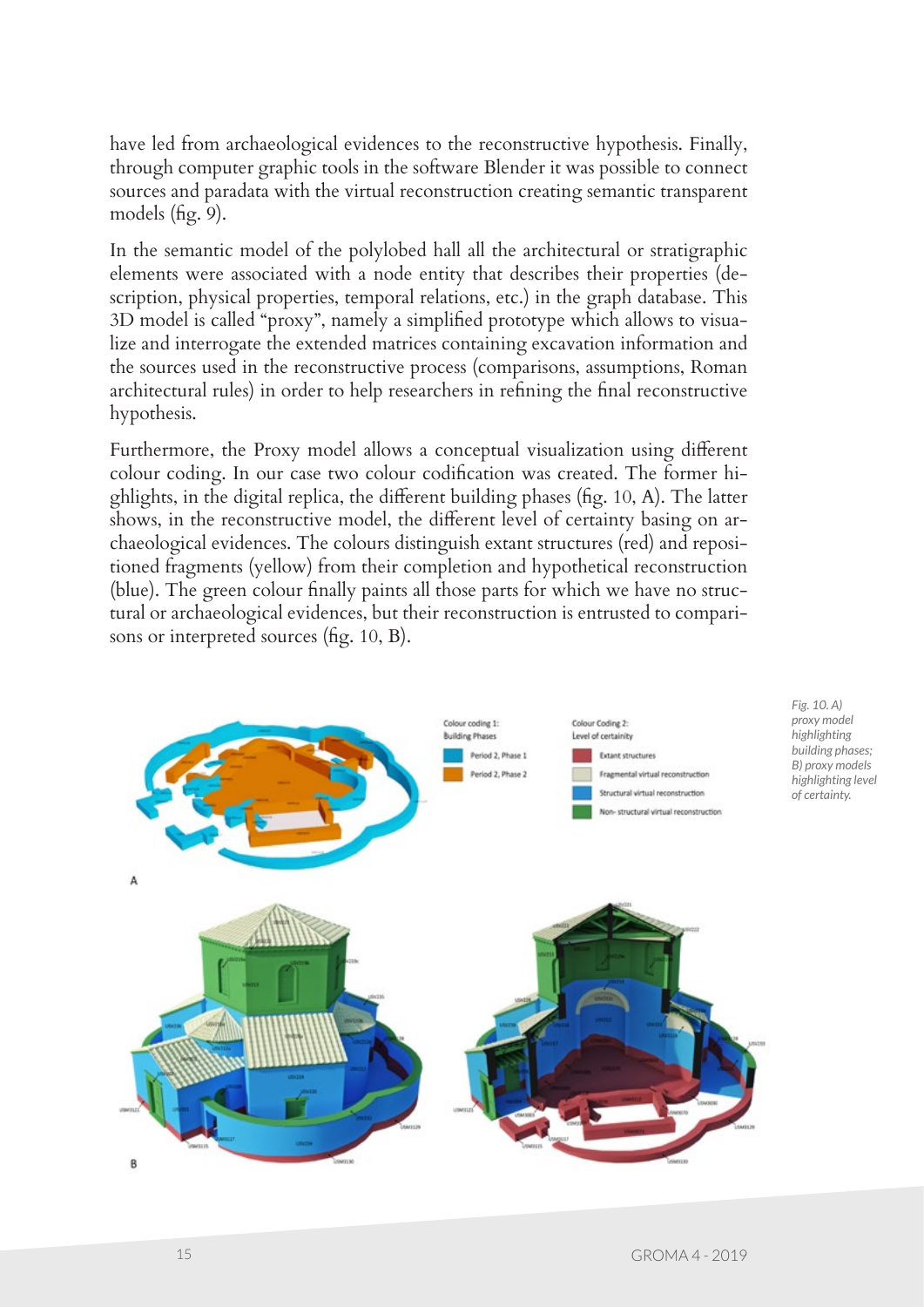After completing the interpretative process and approving the final reconstructive hypothesis, the final representation model for a realistic visualization was created. Through the use of polygonal modelling, details were added and the materials that make up the structure (plaster, wood, terracotta, travertine) were characterized. Into practice the physical behavior of materials was simulated in computer graphic through the use of textures - which represent the base chromatic information and were created from photographs - associated with shaders that control characteristics such as reflection, refraction, roughness etc. It is a "figurative" model, and although the complexity is optimized to respond to operational needs, it satisfies characteristics such as the recognition of the geometry and the characterization of surfaces with realistic chromatic information (fig.11).

*Fig. 11. Trefoil Hall: graphic representation of the hypothetical reconstructive model (period 2, phase 2 - end of 4th - beginning of the 5th century).* 

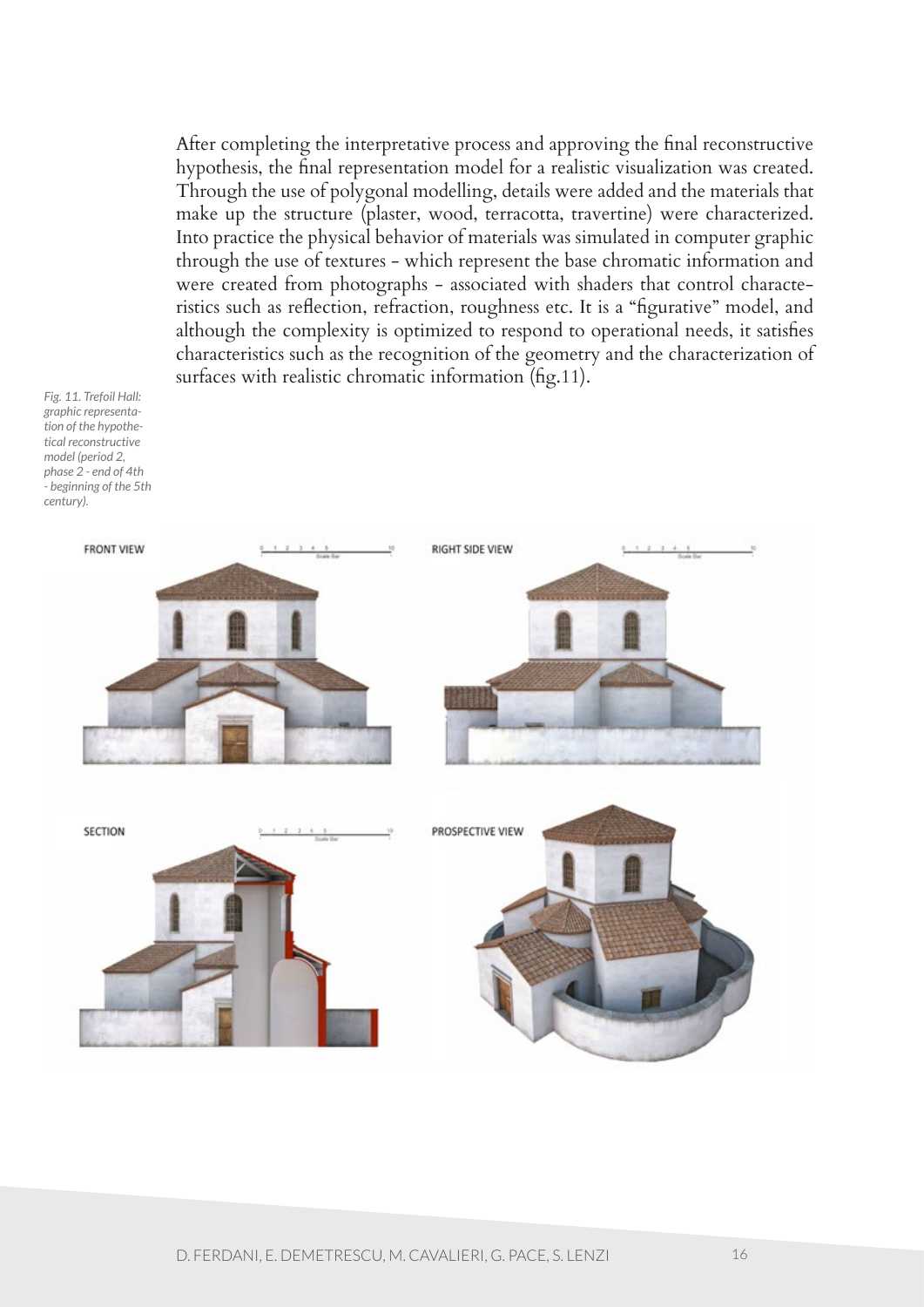## **Conclusion**

The article shows how the use of 3D modelling and visualization applied to archaeological contexts can improve the interpretation of artefacts through simulations and cognitive aspects.

In the presented case study is clear that, even before its publication, 3D models have played an important role in supporting research, allowing discussion and comparison of interpretative hypotheses and their verification through simulations and visualization. From a communicative point of view, the use of the EM tool for a "transparent" presentation and management of archaeological data and paradata, improved cognitive processes by transforming the raw data into visual information.

### **Reference List**

- Ask, Carolina. 2012. *Interpreting in 3D Employing 3D Modeling in Field Archaeology from Research and Public Communication Perspectives*. Master's Thesis in Archaeology, Lund University.
- Baker, Drew. 2012. "Defining Paradata in Heritage Visualization." In *Paradata and Transparency in Virtual Heritage*, 238–251. Routledge.
- Barceló, Juan A, Maurizio Forte, and Donald H Sanders. 2000. *Virtual Reality in Archaeology*. Archaeopress Oxford.
- Beacham, Richard, Hugh Denard and Francesco Niccolucci. 2012. *London Charter for the Computer-Based Visualization of Cultural Heritage*.
- Cavalieri, Marco. 2009. "Vivere in Val d'Elsa tra tarda antichità e alto medioevo. La villa romana di Aiano-Torraccia di Chiusi (Siena, Italia)." *FOLD&R FastiOnLine Documents & Research*, no. 156, 1–18.
- Cavalieri, Marco. 2010. "Il pavimento in cementizio della villa tardoantica di Aiano-Torraccia di Chiusi (Siena). Primi dati su decorazione musiva, tecnica esecutiva e orizzonte cronologico.", in C. Angelelli, C. Salvetti, *Atti del XV Colloquio dell'Associazione Italiana per lo Studio e la Conservazione del Mosaico (AISCOM), Aquileia, 4-7 Febbraio 2009*: 365-376. Tivoli: Scripta Manent.

———. 2011. "Dalle tessere alle collane. La rifunzionalizzazione della villa tardoantica di Aiano – Torraccia di Chiusi (San Gimignano, SI) e il reimpiego dei suoi mosaici parietali in pasta vitrea.", in *Atti del XVI Colloquio dell'Associazione Italiana per lo Studio e la Conservazione del Mosaico (AISCOM), Palermo, 17-19 Marzo 2010, Piazza Armerina, 20 Marzo 2010*, edited by C. Angelelli: 613-626. Tivoli: Scripta Manent.

———. 2013. "Quid igitur est ista villa? L'Etruria centro-settentrionale tarda antichità e alto medioevo. Nuovi dati e vecchi modelli a confronto sulla villa d'Aiano-Torraccia di Chiusi (Siena, Italia)." In *Leben Auf Dem Lande: Der Fundplatz 'Il Monte 'bei San Gimignano: Eine Römische Siedlung Und Ihr Kontext (Jena, 19-21 Juni 2009)*: 283-319, Wien: Phoibos Verlag.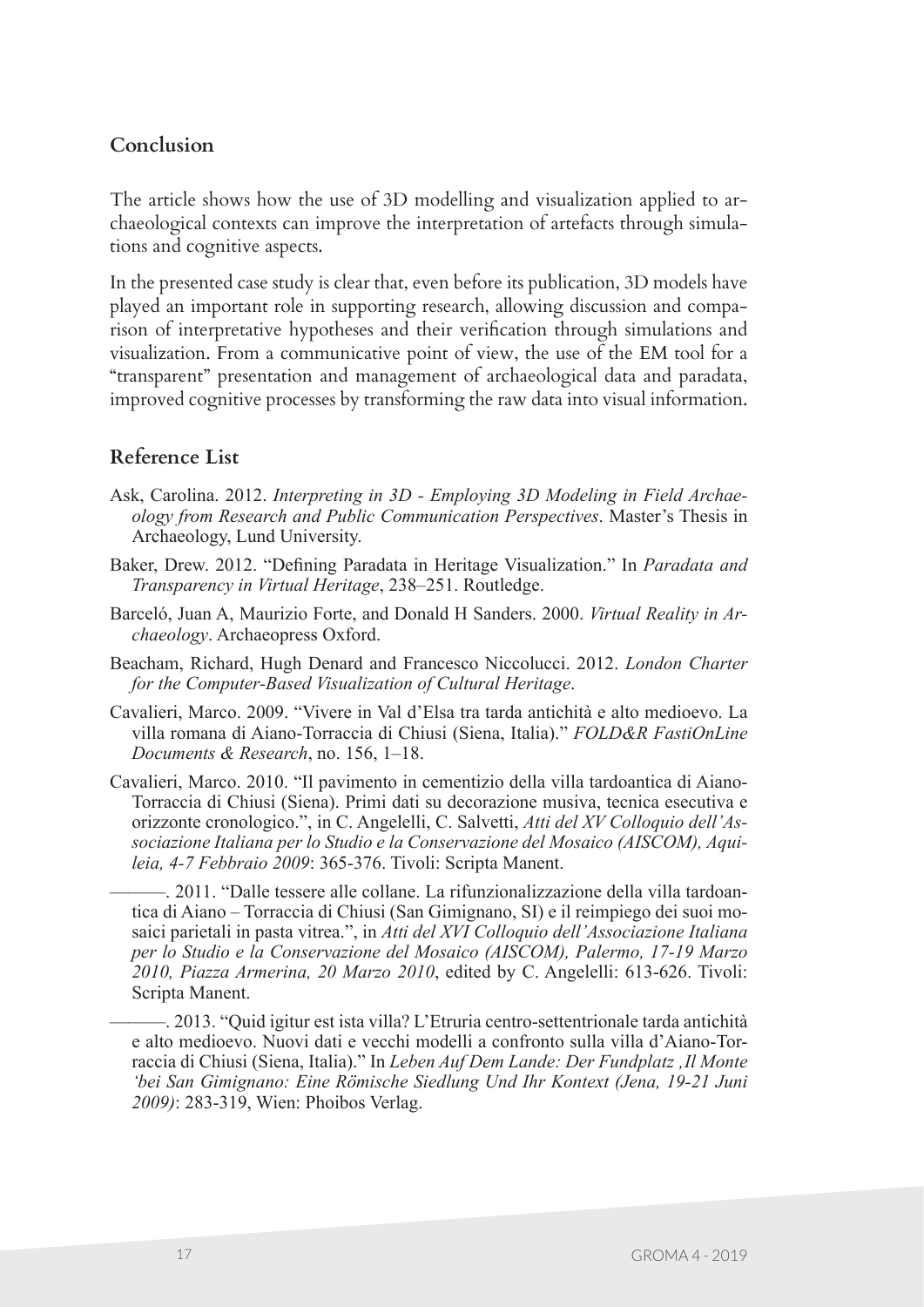- Cavalieri, Marco, E Boldrini, Ch Bossu, P De Idonè, and A Fumo. 2012. "Aspetti della cultura materiale nelle fasi di riutilizzo (V–inizi VII Sec. d.C) della villa romana di Aiano-Torraccia di Chiusi (San Gimignano, Siena/Italy). Note preliminari." *Rei Cretariae Romanae Fautorum Acta* 42: 169–180.
- Cavalieri, Marco, Lorenza Camin, and Fabrizio Paolucci. 2016. "I sectilia vitrei dagli scavi della villa romana di Aiano-Torraccia di Chiusi (Siena, Toscana)." *Journal of Glass Studies* 58: 286–291.
- Cavalieri, Marco, S Lenzi, and E Cantisani. 2013. "La fine della villa tardoantica di Aiano – Torraccia di Chiusi (San Gimignano, Siena). La sistematica distruzione dei suoi arredi. Nuovi dati archeologici su litotipi e sistemi decorativi", in *Atti del XVIII Colloquio dell'Associazione Italiana per lo Studio e la Conservazione del Mosaico (AISCOM), Cremona, 14-17 Marzo 2012*, edited by C. Angelelli: 537-544. Tivoli: Scripta Manent.
- Cavalieri, Marco, and Gloriana Pace. 2011. "Metodologie geofisiche a confronto presso la villa tardoantica di Aiano-Torraccia di Chiusi (Siena): Qualche nota su efficacia e limiti." *Archeologia E Calcolatori* 22: 283–306.
- Cavalieri, Marco, Gloriana Pace, and Lenzi Sara. 2019. "Aiano-Torraccia di Chiusi (San Gimignano, Siena): A Roman Villa in Central Italy during Late Antiquity.", in *The fifth century: Age of Transformation. Proceedings of the 12th Biennial Shifting Frontiers in Late Antiquity Conference*, edited by J.W. Drijvers and N. Lensky: 93- 103. Bari: Edipuglia.
- Cavalieri, Marco, Fabrizio Paolucci, and Camin Lorenza. 2018. "Alexandrina Luxuria Nella Toscana Tardoantica. Forme E Apparati Decorativi Presso La Villa Di Aiano-Torraccia Di Chiusi.", in *Abitare nel Mediterraneo Tardoantico. Atti del II Convegno del Centro Interuniversitario di studi sull'Edilizia tardoantica nel Mediterraneo (CISEM), Bologna 2-5 Marzo 2016*, edited by di I. Baldini, C. Sfameni: 493-498. Bari: Edipuglia.
- Clark, Jeffrey T. 2010. "The Fallacy of Reconstruction.", in *Introduction to Cyber-Archaeology* edited by M. Forte. Oxford: Archaeopress, 63–74.
- Deltenre F.D, and L. Orlandi. 2016. "«Rien ne se perd, rien ne se crée, tout se transforme» Transformation and Manufacturing in the Late Roman Villa of Aiano-Torraccia di Chiusi (5th-7th cent. AD"), *Post-Classical Archaeologies*, 6, 71-90.
- Demetrescu, Emanuel. 2015. "Archaeological Stratigraphy as a Formal Language for Virtual Reconstruction. Theory and Practice." *Journal of Archaeological Science* 57: 42–55.

———. 2018. "Virtual Reconstruction as a Scientific Tool: The Extended Matrix and Source-Based Modelling Approach." In *Digital Research and Education in Architectural Heritage*, 102–116. Springer, 2018.

- Demetrescu, Emanuel, Daniele Ferdani, Nicolò Dell'Unto, Anne-Marie Leander Touati, and Stefan Lindgren. 2016. "Reconstructing the Original Splendour of the House of Caecilius Iucundus. A Complete Methodology for Virtual Archaeology Aimed at Digital Exhibition." *SCIRES-IT-SCIentific RESearch and Information Technology* 6 (1): 51–66.
- Demetrescu, Emanuel, Enzo d'Annibale, Daniele Ferdani, and Bruno Fanini. 2020. "Digital Replica of Cultural Landscapes: An Experimental Reality-Based Workflow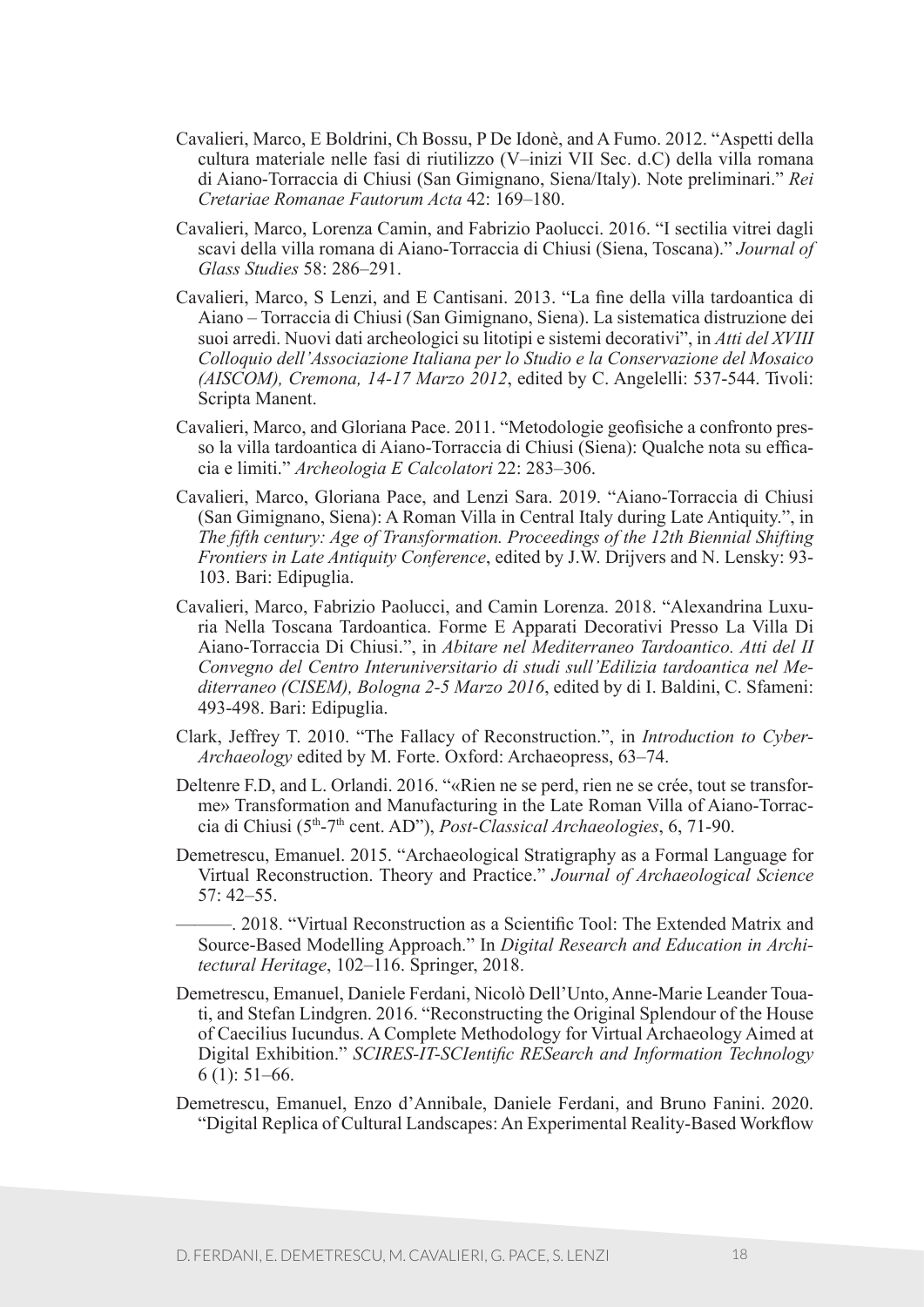to Create Realistic, Interactive Open World Experiences." *Journal of Cultural Heritage*, 41, 125-141.

- Denard, Hugh. 2012. *A New Introduction to the London Charter. Paradata and Transparency in Virtual Heritage. Digital Research in the Arts and Humanities Series*. Ashgate.
- Denard, Hugh. 2013. "Implementing Best Practice in Cultural Heritage Visualisation: The London Charter." In *Good Practice in Archaeological Diagnostics* edited by C. Corsi, B. Slapšak, and F. Vermeulen, 255–268. Cham: Springer.
- Ferdani, Daniele, and Giovanna Bianchi. 2016. "Recording, preserving and interpreting a Medieval Archaeological Site by Integrating Different 3D tehcnologies." In *CAA 2015. Proceedings of the 43rd Annual Conference on Computer Applications and Quantitive Methods in Archaeology*, edite by S. Campana, R. Scopigno, G. Carpentiero, M. Cirillo. Oxford: Archaeopress, 213-225.
- Ferdani, Daniele, Sofia Pescarin, Bruno Fanini, Ivana Cerato, and Guido Lucci Baldassari. 2014. "Handling Transparency in 3d Reconstructed online Environments: Aquae Patavinae vr Case Study." In *Archaeology in the Digital Era : Papers from the 40th Annual Conference of Computer Applications and Quantitative Methods in Archaeology (CAA), Southampton, 26-29 March 2012*, edited by G. Earl, and P. Verhagen: 165-173. Amsterdam: Amsterdam University Press
- Forte, Maurizio. 2000. "About Virtual Archaeology: Disorders, Cognitive Interactions and Virtuality.", in *Virtual reality in archaeology : computer applications and quantitative methods in archaeology (CAA)*, edited by M. Forte, J. A Barceló, and D. Hugo Sanders. BAR International Series 843: 247–259. Oxford : BAR Publishing.
- Forte, Maurizio. 2010. "Introduction to Cyber-Archaeology." *Cyber Archaeology*. BAR. International series, 2177, 9–13. Oxford : Archaeopress.
- Frischer, Bernard, Franco Niccolucci, Nick S Ryan, and Juan A Barceló. 2002. "From CVR to CVRO: The Past, Present, and Future of Cultural Virtual Reality.", in *Virtual archaeology : proceedings of the VAST Euroconference, Arezzo 24-25 November 2000*, edited by F. Niccolucci. BAR International Series 1075: 7–18. Oxford: Archeopress.
- Frunzio, G., Monaco, M. and Gesualdo, A., 2001. "3D FEM analysis of a Roman arch bridge". *Historical constructions*, 591-598.
- Gabellone, Francesco. 2018. "The reconstruction of archaeological contexts: a dialectical relationship between historical-aesthetic values and principles of architecture." In *Sensing the Past: from artifact to historical site.*, edited by N. Masini, and F Soldovieri: 395-417. Cham: Springer.
- Gangwar, Gaurav. 2017. "Principles and Applications of Geometric Proportions in Architectural Design." *International Journal of Civil Engineering and Technology* 4.3: 171-176.

Giuliani, Cairoli Fulvio. 1990. *L'edilizia nell'antichità*. Roma: Nuova Italia scientifica

Hermon, Sorin, and Franco Niccolucci. 2018. "Digital Authenticity and the London Charter.", in *Authenticity and cultural heritage in the age of 3D digital reproductions*, edited by P. Di Giuseppantonio Di Franco, F. Galeazzi, and V. Vassallo: 37- 47. Cambridge: McDonald Institute.